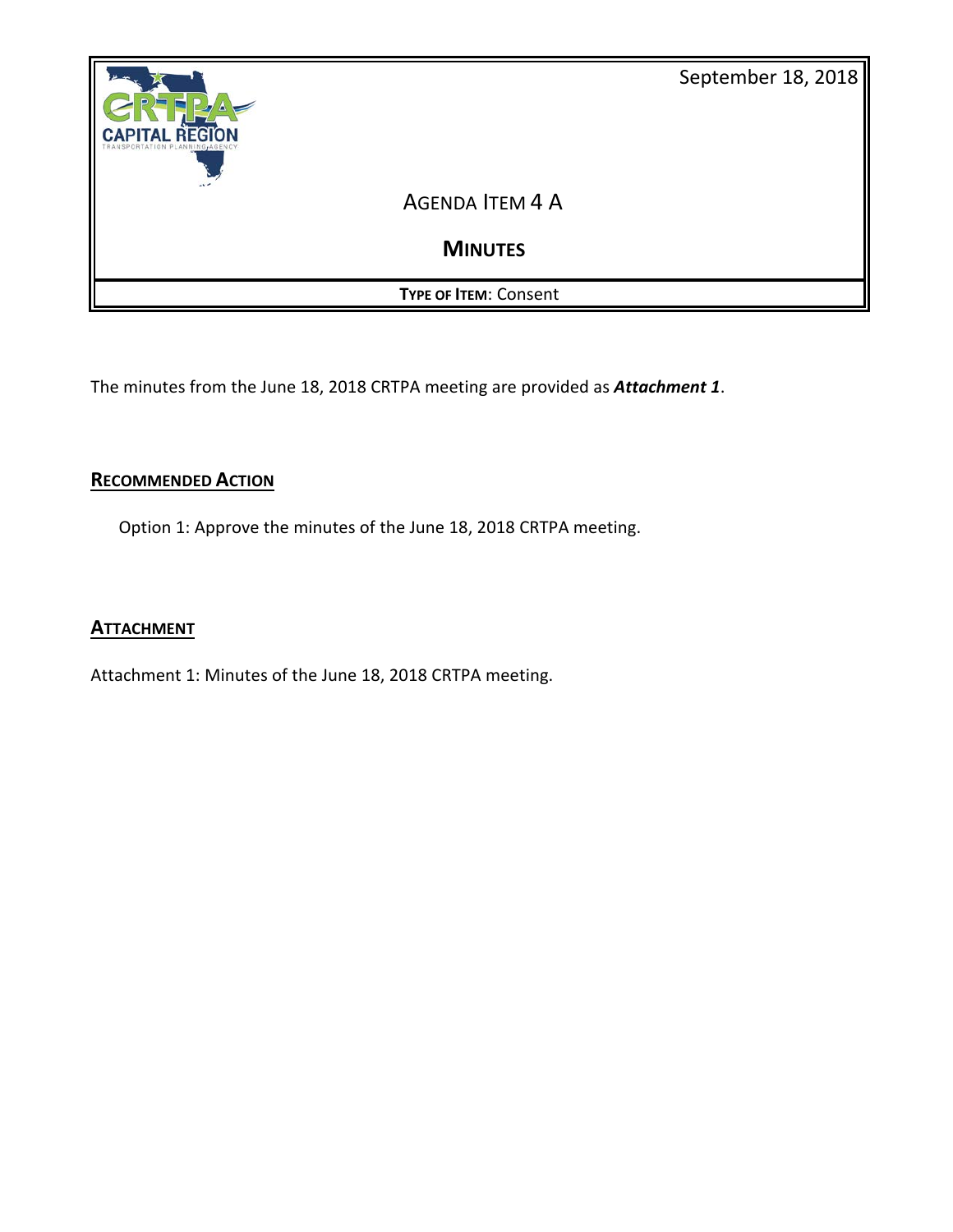



# **CRTPA BOARD**

## MEETING OF MONDAY, JUNE 18, 2018 AT 1:30 PM

CITY OF TALLAHASSEE COMMISSION CHAMBERS 300 S. ADAMS STREET TALLAHASSEE, FL 32301

#### **Meeting Minutes**

#### **Members Present:**

Nick Maddox, Leon County Kristin Dozier, Leon County Randy Merritt, Wakulla County Antony Viegbesie, Gadsden County Curtis Richardson, City of Tallahassee Nancy Miller, City of Tallahassee Chris Rietow, ARPC

**Staff Present and Others:** Thornton Williams, CRTPA Attorney; Greg Slay, CRTPA, Greg Burke, CRTPA; Lynn Barr, CRTPA; Jack Kostrzewa, CRTPA; Yulonda Mitchell, CRTPA; Suzanne Lex, FDOT; Chris Reitow, Executive Director, ARPC

## **1. CALL TO ORDER AND ROLL CALL**

The meeting was called to order at 1:05pm with roll call.

## **2. AGENDA MODIFICATIONS**

None

## **3. CITIZEN COMMENT**

None

## **4. CONSENT AGENDA**

**A. Minutes of the May 15 Meeting**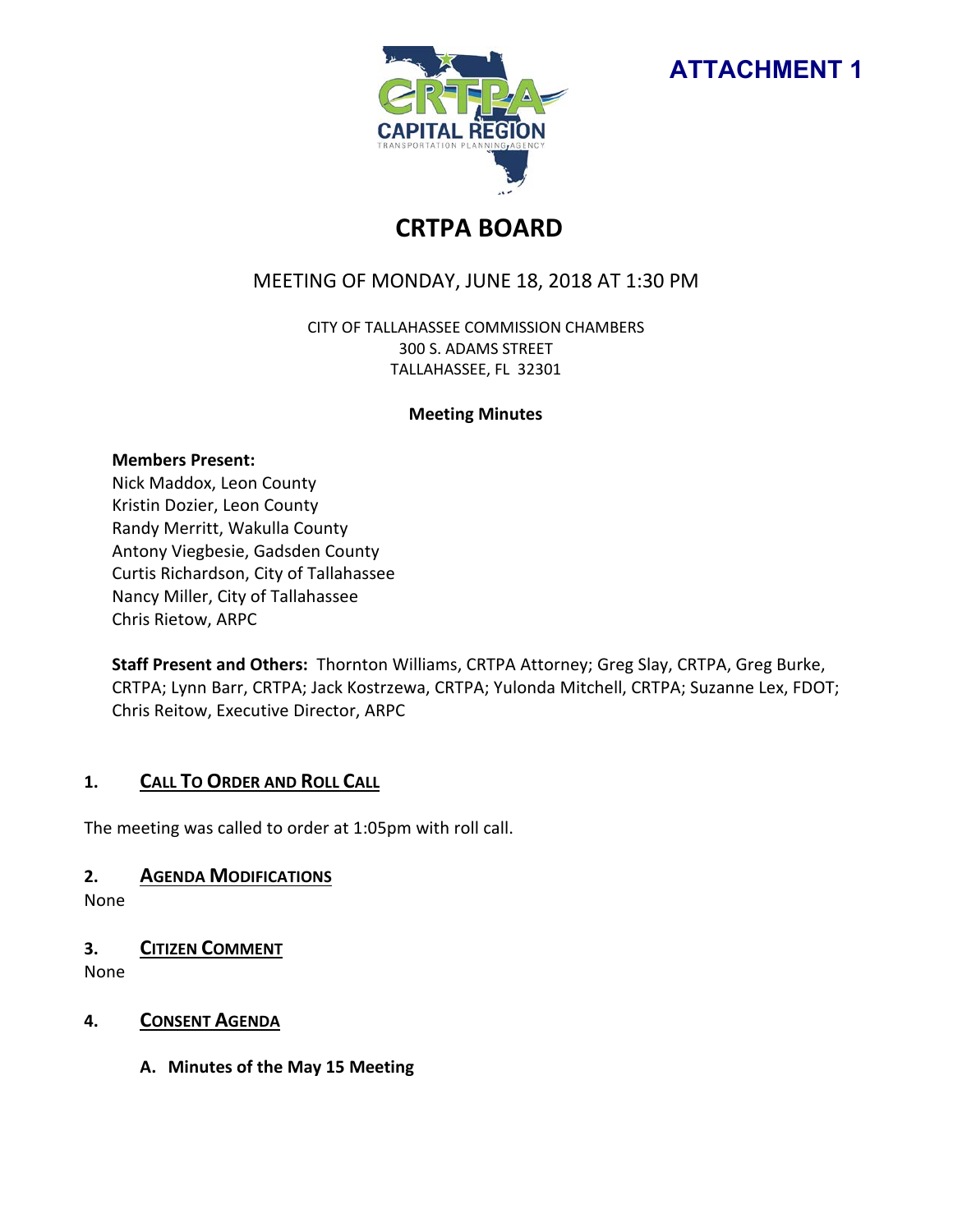#### **B. CRTPA FY 2020 – FY 2024 Priority Project Lists (PPL) Adoption**

The FY 2020 – FY 2024 Priority Project Lists, discussed at the May 15 meeting, have been developed for board adoption. The lists consist of the following:

- **1. Regional Mobility Plan (RMP) Roadways Priority Project List**
- **2. Transportation Systems Management (TSM) Priority Project List**
- **3. Regional Mobility Plan (RMP) Bicycle and Pedestrian Priority Project List**
- **4. Regional Trails Priority Project List**
- **5. StarMetro Priority Project List**
- **6. Tallahassee International Airport Project Priority List**

#### **C. CRTPA Citizens Multimodal Advisory Committee (CMAC) Appointment**

*Board Action: Commissioner Miller made a motion to accept the consent agenda as presented by staff. Commissioner Viegbesie seconded the motion. The motion was unanimously passed.* 

#### **5. CONSENT ITEMS PULLED FOR DISCUSSION**

None

#### **6. ROLL CALL VOTE AGENDA ITEMS**

#### **A. Fiscal Year (FY) 2019 – FY 2023 Transportation Improvement Program (TIP) Adoption**

The CRTPA FY 2019 – FY 2023 TIP has been developed for Board adoption. The TIP contains those projects within the CRTPA region that have received funding in the Florida Department of Transportation's FY 2019 – FY 2023 Work Program.

**Board Action: Commissioner Merritt made a motion to adopt the Fiscal Year (FY) 2019 – FY 2023 Transportation Improvement Program (TIP). Commissioner Miller and a roll call vote was conducted. The motion unanimously passed.** 

#### **7. CRTPA ACTION**

#### **A. Congestion Management Process Plan (CMPP)**

An update on the development of the CRTPA's CMPP is scheduled for discussion.

Steve Cote, RSH, provided information on the Congestion Management Process Plan. Mr. Cote stated the plan was a required by the Federal Government. The Plan evaluates congestion occurances on critical corridors. The Congestion Management plan will develop strategies to reduce peak hour vehicle miles of travel, improve connectivity between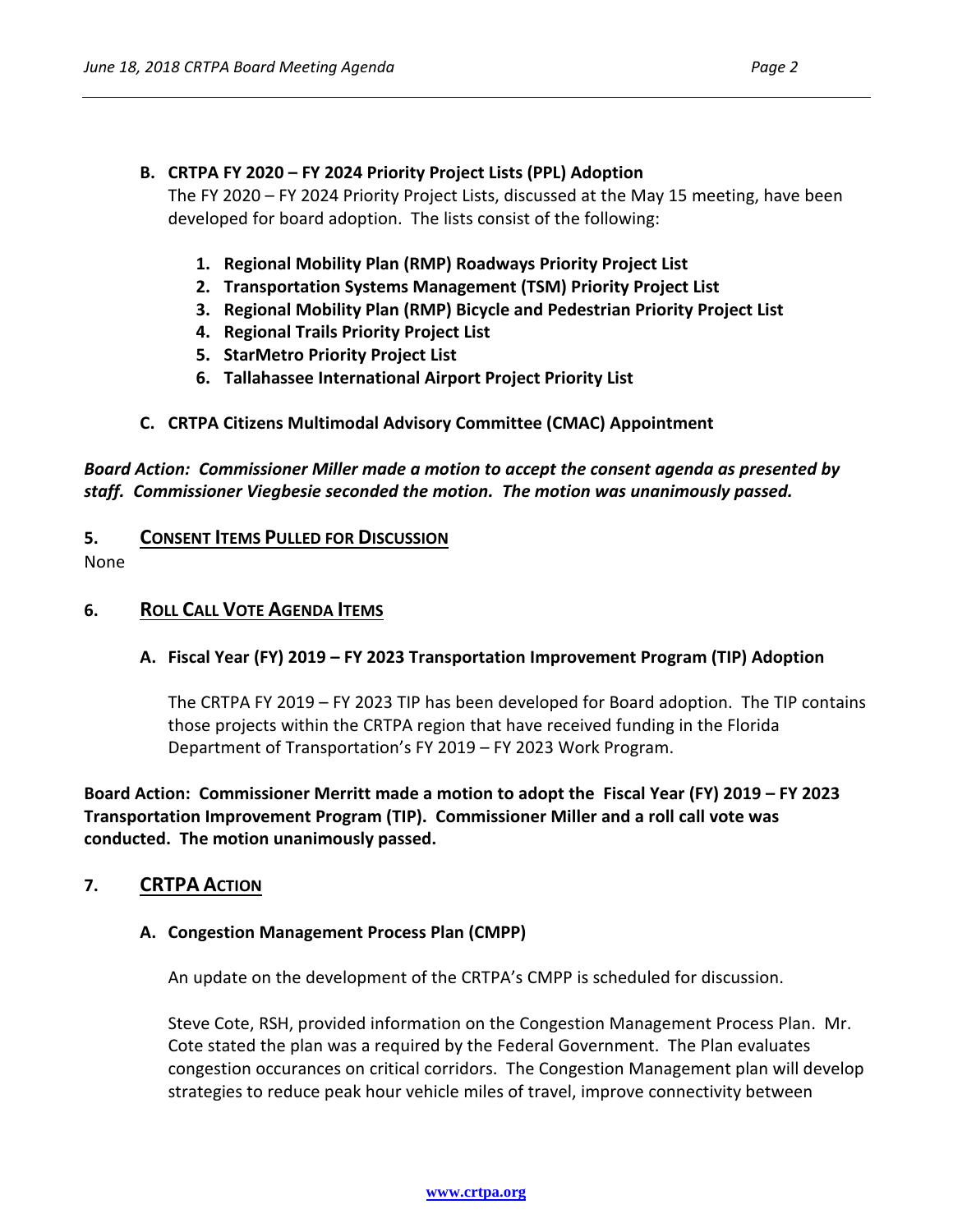employment centers and other areas wth concentration of Transportation Disadvantaged, support access to jobs and reduce congestion.

**Board Action: This item was an informational item for discussion only, therefore, no action was taken.** 

### **B. CRTPA Attorney Contract**

Staff will review options for the continuation of the CRTPA Attorney contract

Mr. Slay outlined the information for the CRTPA Attorney Contract. He noted the contract would be a 3-yr contract with 2-one year extentions.

**Board Action: Commissioner Merrit made a motion to accept the proposed contract with the terms presented by staff. Commissioner Viegbesie seconded the motion. The motion was unanimously passed.** 

## **C. Leon County Transportation Disadvantaged Local Coordination Board (TDLCB)**

Staff is proposing to have the Apalachee Regional Planning Council manage the Leon County TDLCB.

Mr. Slay provided background information stating the board made the decision to transfer the administrative functions of the Transportation Disadvantaged Local Coordination Board for Wakulla, Jefferson and Gadsden Counties to the Apalachee Regional Planning Council (ARPC). With departure of staff, CRTPA is proposing the Leon County Transportation Disadvantaged Local Coordination Board also be handled by the ARPC, as well.

**Board Action: Commissioner Merritt made a motion to approve the transfer of the Leon County Transportation Disadvantaged Local Coordination Board to the ARPC. Commissioner Miller seconded the motion. The motion was unanimously passed.** 

## **8. FLORIDA DEPARTMENT OF TRANSPORTATION REPORT**

Commissioner Viegbesie sought information regarding the Attapugus Creek bridge and when the replacement would begin. Ms. Lex stated DOT currently doesn't have a "date certain" for this particular project and she would provide updated information to the Board**.**